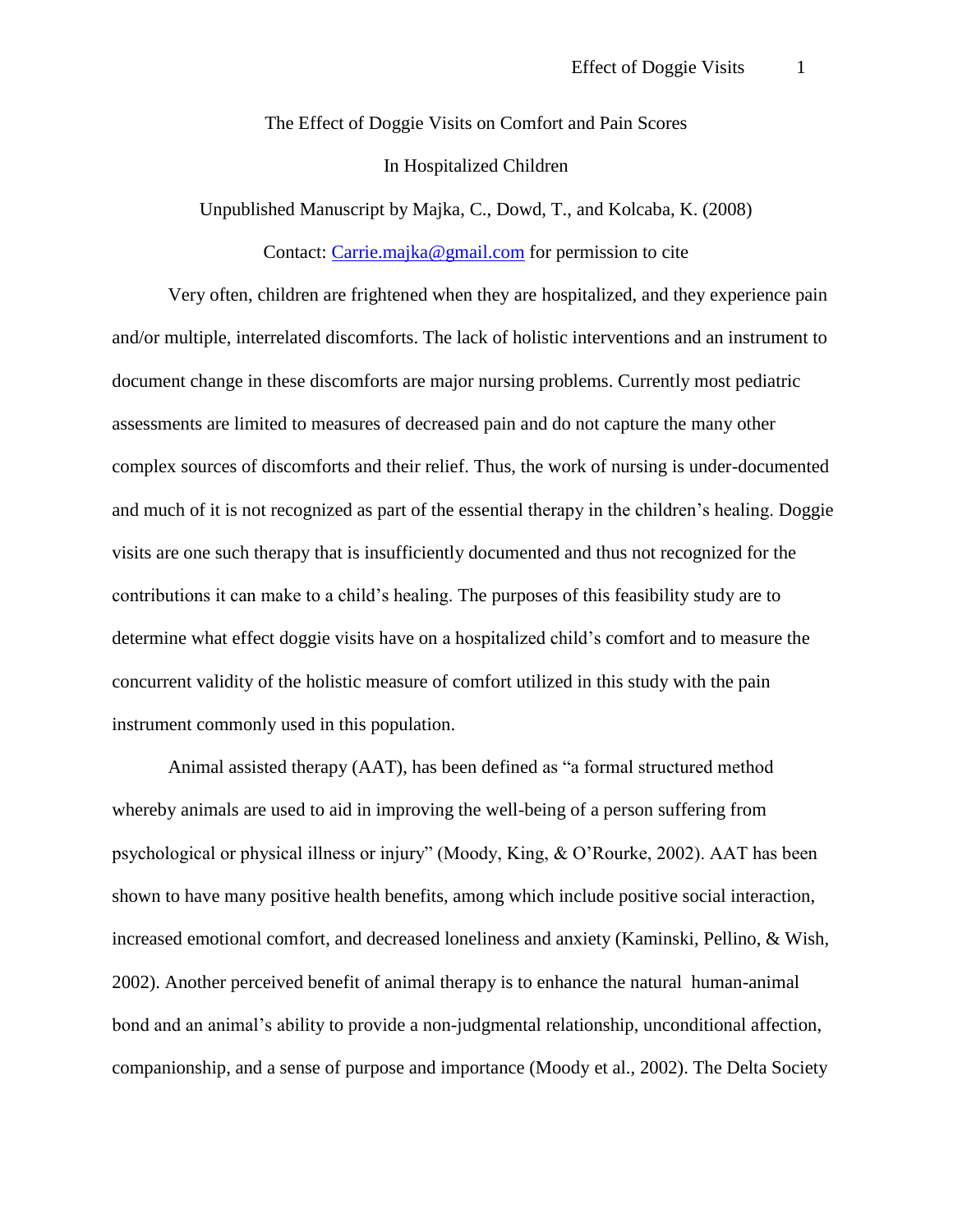has recognized the special bond between human and animal and was a major force in instituting animal therapy and visitation programs in healthcare (Delta Society, on line).

In general, the goal of AAT is to help the recipient cope with a stressful situation, but most frequently in two populations: elderly residents in long term care and young hospitalized children. Although AAT is often used with young children, very little research has been conducted to evaluate the effects that AAT or animal visitation has on children (Kaminski et al., 2002). This feasibility study adds nursing knowledge about the value of animal visitation in pediatric populations. This study also provides information about a value added holistic outcome related to the effects of doggie visits on hospitalized children. In this regard, the study demonstrates the usability and concurrent validity of Kolcaba's Comfort Daisies for this age group compared to the Wong-Baker FACES pain rating scale.

## **Literature Review**

#### **Pet Visits**

As mentioned earlier, there have been few empirical studies done regarding children's response to doggie visits. In a non-experimental, cohort study, Friedman, Katcher, Thomas, Lynch, and Messent, (1983) found that children who were exposed to dogs displayed decreased levels of anxiety, decreased blood pressure, and decreased heart rate. Nagengast, Baun, Megal, and Leibowitz (1997) found in their quasi-experimental study that when a dog was present, preschoolers undergoing a physical examination showed greater reductions in systolic and mean arterial pressure, heart rate, and stress. Sobo, Eng, and Kassity-Krich, (2006) found that animal therapy decreased post-operative patients' pain level in their non-experimental study. Sobo et al., (2006) also proposed that animal therapy can distract children from pain and may stimulate comforting thoughts of companionship or home. Anecdotal data revealed that nurses and other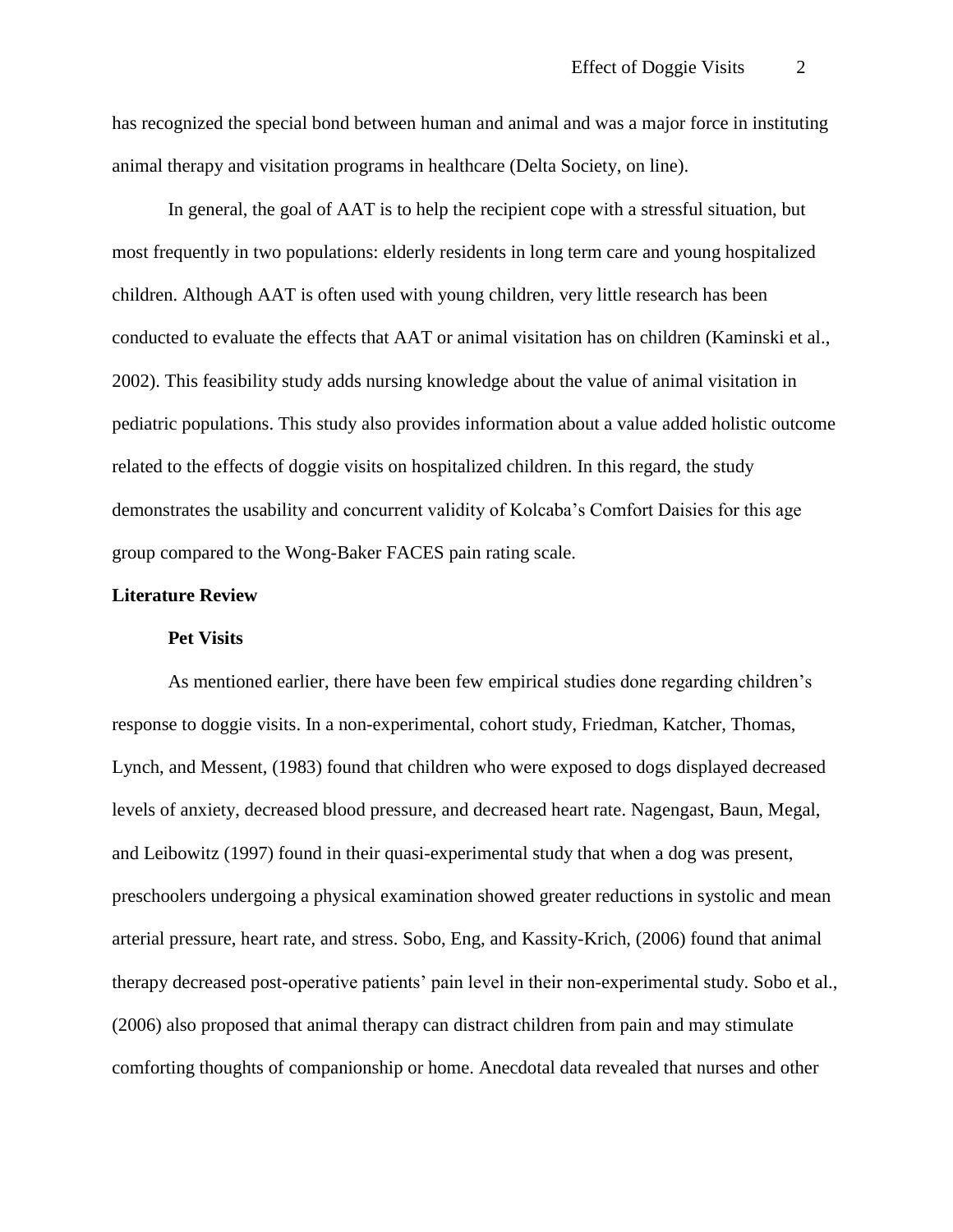hospital staff viewed animal therapy positively, thought it was beneficial for patients, and stated that it made their unit a happier place (Moody et al., 2002). Similar studies have been performed with adults and similar results were found (Cole, Gawlinski, Steers, & Kotlerman, 2007).

# **Conceptual Framework**

According to Comfort Theory, comfort is a desired outcome of care that entails physical, psychospiritual, sociocultural, and environmental contexts of experience for all persons, including patients and their families, providers of care, administrators, and communities (Kolcaba, 2003). As such, holistic comfort includes the relief of discomforts such as pain, anxiety, insufficient information, lack of access to care, lack of social support, and impersonal or displeasing environments of care. In health care agencies, where providers are intentionally dedicated to meeting comfort needs of patients and loved ones, and each other, a comfort place is created.

In the pediatric setting (Kolcaba & DiMarco, 2005), nurses provide comforting interventions for children and their families. The purpose of these interventions is to increase holistic comfort in this inter-related dyad. Once hospitalized children experience increased comfort, they are strengthened to perform health seeking behaviors (HSBs). Examples of relevant HSBs are: improved healing and immunity, motivation for exercise, decreased anxiety, and courage to endure treatments and procedures. When patients engage in HSBs, their outcomes improve.

Comfort is an outcome that is essential for holistic health care; it is an explicit component of standards of care and yet, the health care team generally does not document how their interventions impact the comfort of their patients in holistic and significant ways. The positive effects on one discomfort (such as fear) impact other discomforts (such as relief of pain) as well.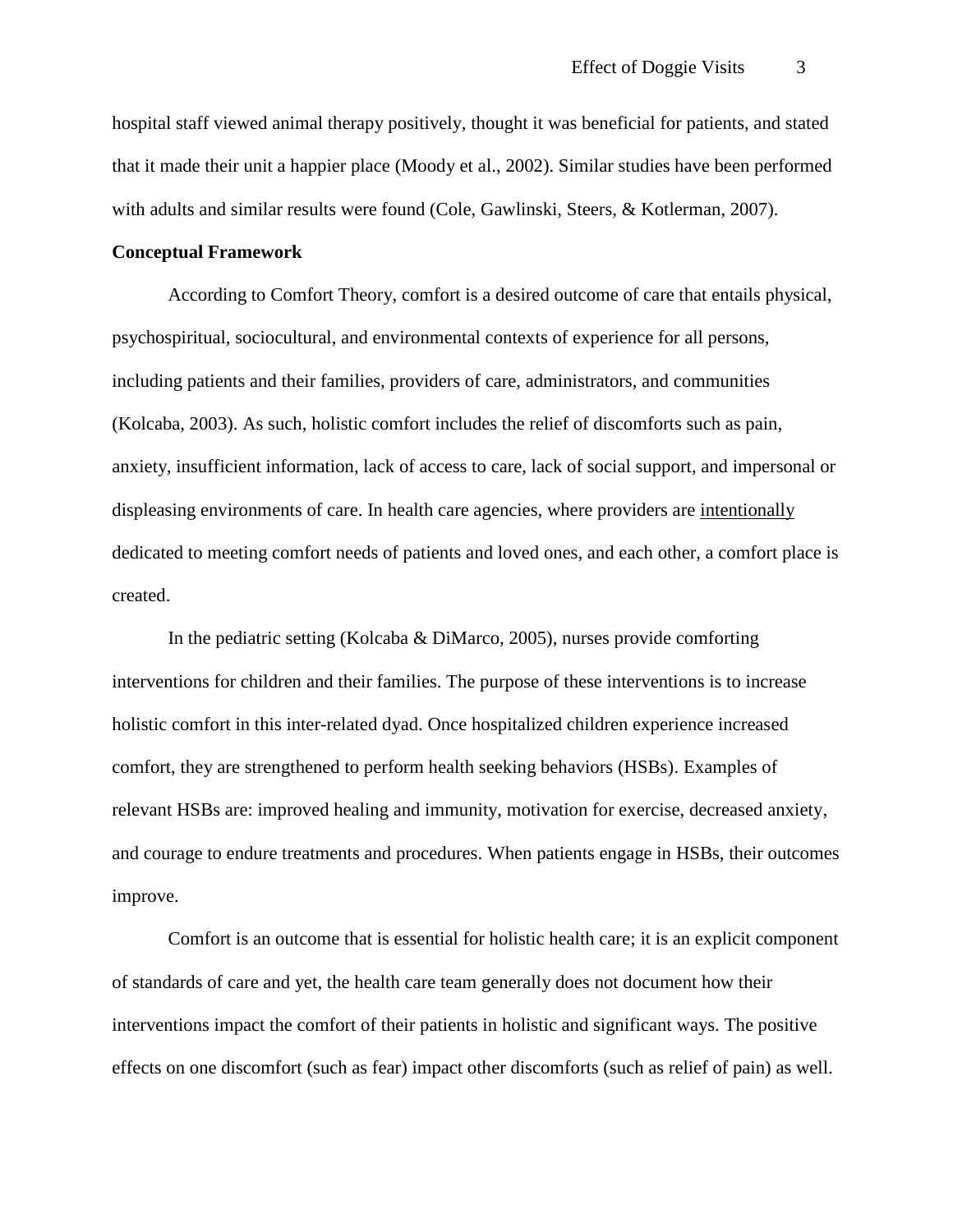Because comfort is a holistic outcome, it is consistent with the mission of nursing compared to the narrower measure of pain. In addition, comfort is a positive, value-added outcome whereas pain focuses on the negative aspect of the patients' experience.

# **Doggie Visit**

The Doggie Brigade at the research site used the following protocol for visiting children on the units. Upon arriving on the unit, the dog handler consulted with the nursing staff for information about which children specifically requested a visit, and which ones could not have a visit because they were allergic, afraid of dogs, or specified no doggie visits. All dogs were on leash, except for small dogs, which were carried. Doggie visits began when the handler knocked on the child's door and asked if he/she wanted a doggie visit. If the child accepted, the dog and the handler entered the child's room. The handler introduced the dog to the child as he brought the dog close to the child. Depending on the child's reaction, he suggested that the dog either rest with the child in bed or he performed tricks with the dog while the child watched. At minimum during the visit, the child observed the dog; at maximum, the child interacted with the dog. Some children interacted by petting the dog, one child helped the handler hold the dog's leash while the trio walked the hall, and others gave the dog treats after she performed a trick.

When a child was confined to bed, and with the child's permission, the handler lifted the dog onto the child's bed. Because of its specialized training, the dog instinctively rested peacefully near the child allowing the child to interact with the dog however he/she chose; most children decided to stroke the dog.

The doggie visit ended when the child expressed that he/she was satisfied with the visit and agreed that the dog could leave and visit the next child. If the dog was on the bed, the dog handler gave the command for the dog to get down on the floor and both would exit the room.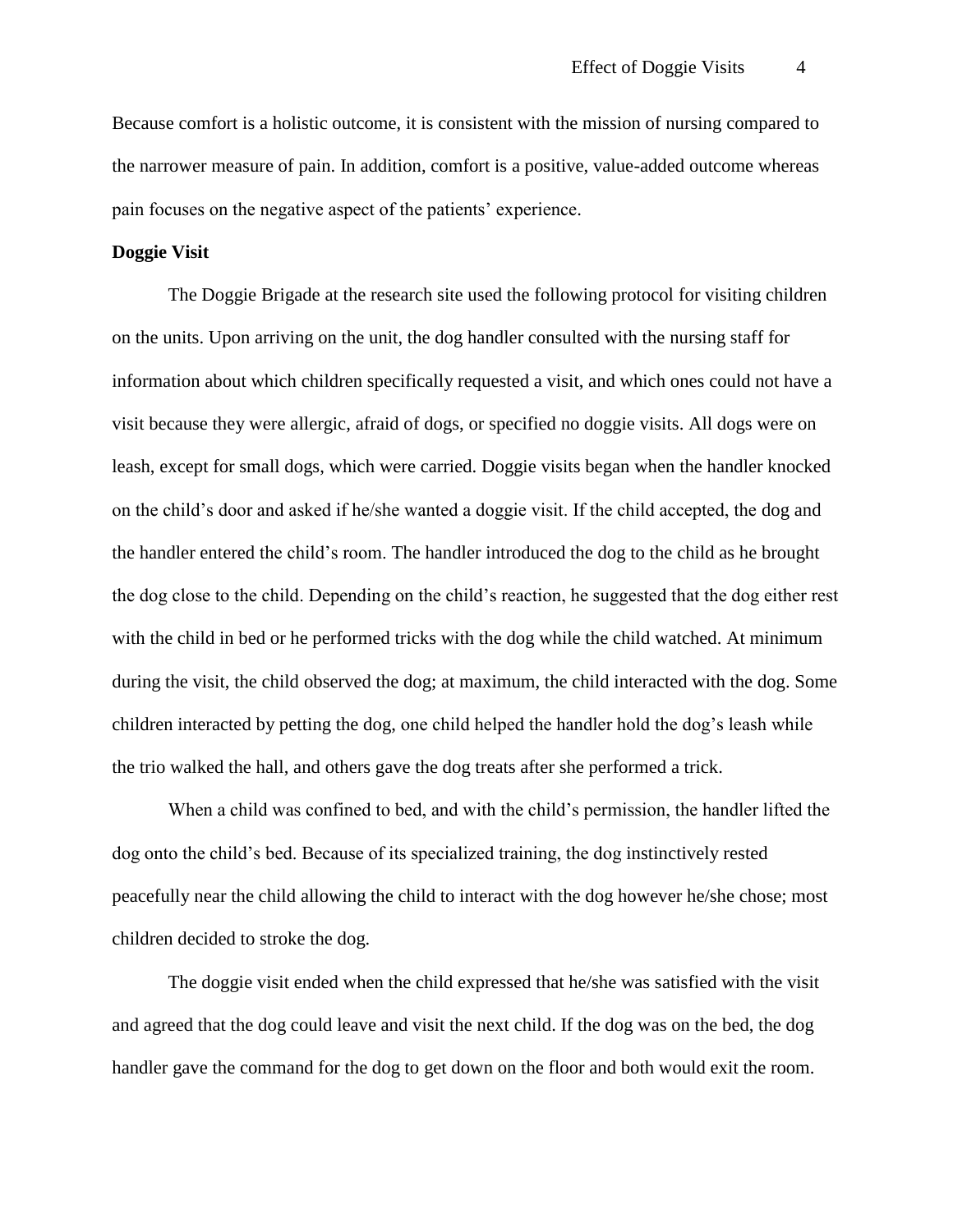Doggie visits occurred twice a week on a predictable schedule, allowing the child to request a return visit. A child usually was not awakened for a doggie visit, but the handler often returned to the sleeping child's room prior to leaving the unit to see if the child was awake.

# **Specific Aims of the Study**

The aims of this feasibility study were to (a) determine the effect of dog visitation on comfort and pain scores in hospitalized children, and (b) conduct preliminary testing of the usability and validity of Kolcaba's Comfort Daisies with children ages 7 - 12.

## **Research Design and Methods**

#### **Design and Sample**

This non-experimental study was conducted on a medical unit with school age children in a large Midwestern pediatric hospital. Approval for the study was given by the Institutional Review Boards from both the hospital and the collaborating university.

Inclusion criteria were: English speaking, alert, ages  $7 - 12$ , able to use the comfort and pain instruments. Exclusion criteria were unable or unwilling to accept a doggie visit. Forty children were recruited into the study.

#### **Instruments**

Kolcaba's Comfort Daisies and the Wong-Baker FACES pain rating scale were the two instruments used to assess the subjects' comfort and pain levels, respectively (see Figure 1). The FACES scale has six possible responses ranging from "no hurt" to "hurts worst." Higher scores indicate higher pain. The FACES pain rating scale is one of the most commonly used self-report tools for children (Chambers, Giesbrecht, Craig, Bennett, & Huntsmann, 1999); its validitiy and reliability have been established for children in the age ranges of our study (Fogel-Keck, Gerkensmeyer, Joyce, & Schade, 1996).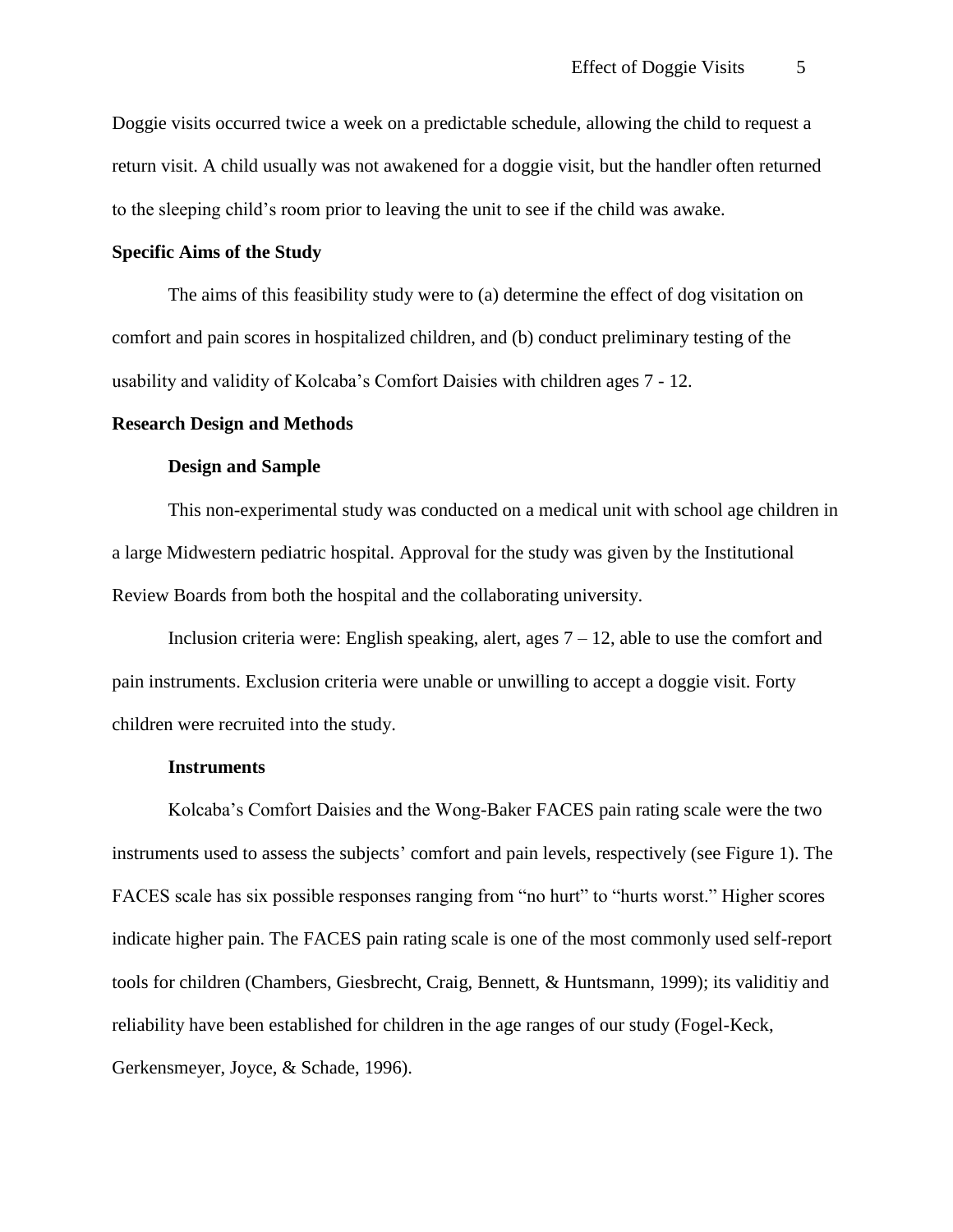The Wong-Baker scale is used routinely at this site to assess pain in this age group. The Comfort Daisies tool was developed by Kolcaba to assess comfort in young children. It was first described in 2005 (Kolcaba & Dimarco) and posted on Kolcaba's web site at that time (on line). There are four possible responses that range from "Right now I feel very bad" to "Right now I feel very good". Higher scores indicate higher comfort. Reliability and validity of Kolcaba's Comfort Daisies have not been reported before this study. For more information about comfort, please visit [www.thecomfortline.com.](http://www.thecomfortline.com/)

#### **Procedure**

After receiving the list of appropriate patients from the nurses, the researcher and handler agreed on the order in which the patients were to be seen. The researcher visited the child prior to the child knowing that the dog was coming to visit. Upon obtaining permission from the parent and/or child, the researcher asked each child to point to the icon on the Wong-Baker FACES pain scale that represented the amount of pain he/she was experiencing at that moment. The researcher then explained how to respond to the new comfort instrument, the Comfort Daisies. The researcher told the child to choose which icon best described his/her comfort now at that moment. Because the children were familiar with reporting pain by pointing to pictures, they could easily utilize the comfort scale. This procedure was followed before and after the doggie visit. The pain and comfort assessments occurred no longer than five minutes before or five minutes after the dog visited the child.

#### **Results**

The mean age of the children was 9.3 years. Nineteen girls and twenty-one boys participated in this study. All of the participants were on the same medical unit. Information about diagnosis, medications, and ethnicity was not collected. In more than half of the visits, the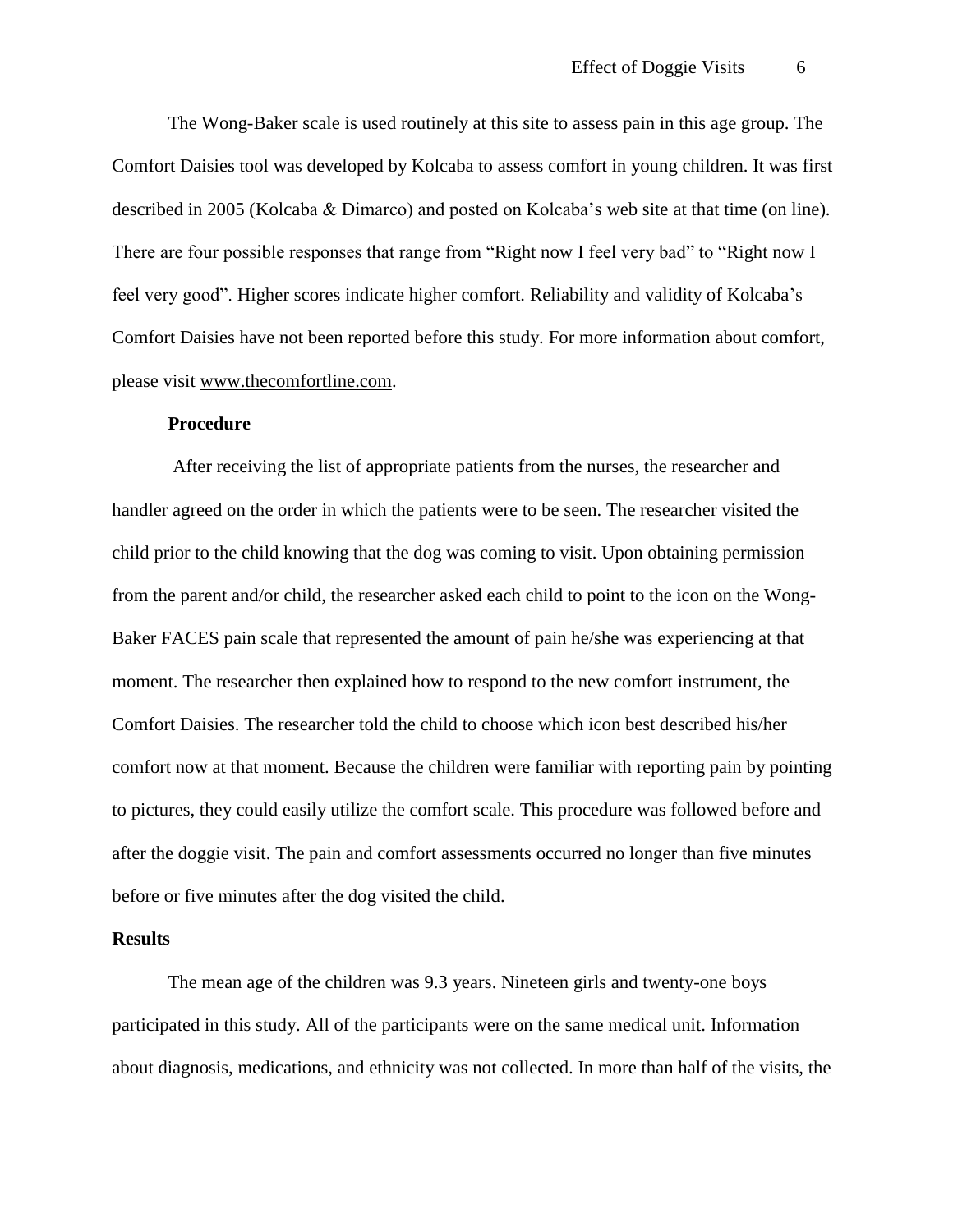parents were present. Unusable responses were given by one child on the pain scale and by another child on the comfort scale.

Paired data t-tests showed that there were statistically significant changes (p-value less than 0.05) from pre-visit to post-visit for both pain and comfort. Table 1 shows that, following a therapeutic dog visit, pain decreased on average by about 1.3 on the 6-point FACES scale, and comfort increased by about 0.9 on the 4-point Comfort Daisies scale. When the changes on each scale were standardized according to the pre-visit standard deviations, the proportionate amount of change for the two scales was found to be virtually the same. Departures from normality in the change scores for both pain and comfort were minimal, and the sample size was large enough for the t-distribution to yield accurate results.

Table 2 summarizes the specific changes for each of the 38 children for whom there was complete pre-post data on each of the scales. Only two children showed an increase in pain and only one showed a decrease in comfort, whereas 23 of the 38 (60.5%) improved on both the pain and comfort scales following the doggie visit.

#### [Insert Tables 1 and 2 here.]

Figure 2 shows the data for each child's change in pain matched to his or her change in comfort, along with the linear regression line. On the scatter plot, most of the points are below zero for change in pain, indicating a reduction and most are above zero in comfort, indicating an increase. Since most children (60.5%) improved on both scales following the doggie visit, the majority of the data points are located below and to the right of the (0,0) location on the plot. There are no points in the extreme upper right or lower left of the plot, indicating that none of the children improved dramatically on one scale while getting much worse on the other. In fact, only one child went in opposite directions on the two scales, with pain getting worse by 1 unit and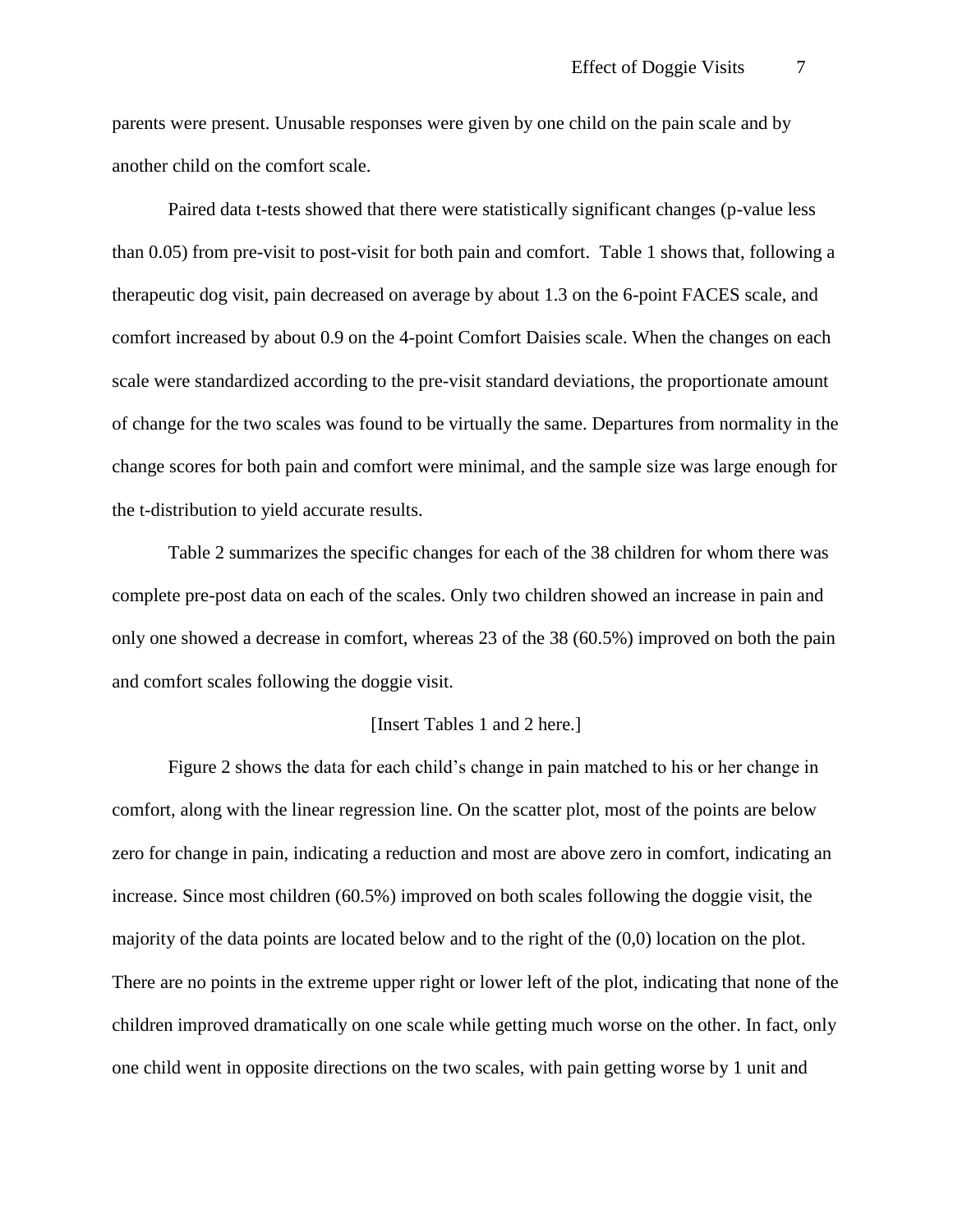comfort getting better by 1 unit. Moreover, Pearson's linear correlation coefficient for this relationship between change in pain versus change in comfort was  $r = -0.73$  ( $p = 0.000$ ), indicating a statistically significant relationship in the expected direction.

# [Insert Figure 2 here.]

## **Relationship between the FACES and Comfort Daisies Scales**

Kolcaba's Comfort Daisies and Wong-Baker FACES pain rating scales are related but not the same. As pain relief is one aspect of comfort, it is anticipated that there should be a moderate negative correlation between the two measures. In fact, this was the case for the children in this study. Pearson's correlation for pre-visit comfort and pre-visit pain was found to be statistically significant ( $r = -0.84$ ,  $p = 0.000$ ). Likewise, post-visit comfort and post-visit pain were significantly correlated ( $r = -0.69$ ,  $p = 0.000$ ). As mentioned previously, the pre-visit to post-visit changes for these two scales were significantly correlated. These results support the concurrent validity of the Comfort Daisies scale.

## **Discussion**

This study was well accepted by the dog handlers, coordinators of the Doggie Brigade, the children, and the nursing staff. The study demonstrated that dog visits are beneficial for increasing comfort and decreasing pain in hospitalized children. This therapy should be used often with this population. Future studies should be conducted to further validate the use of dog visitation as a holistic intervention to reduce multiple discomforts. Some questions for future studies could include: are there differences between dog breeds? How long does comfort last after the visit?, are the effects different if the same dog visits every day for a designated length of time?.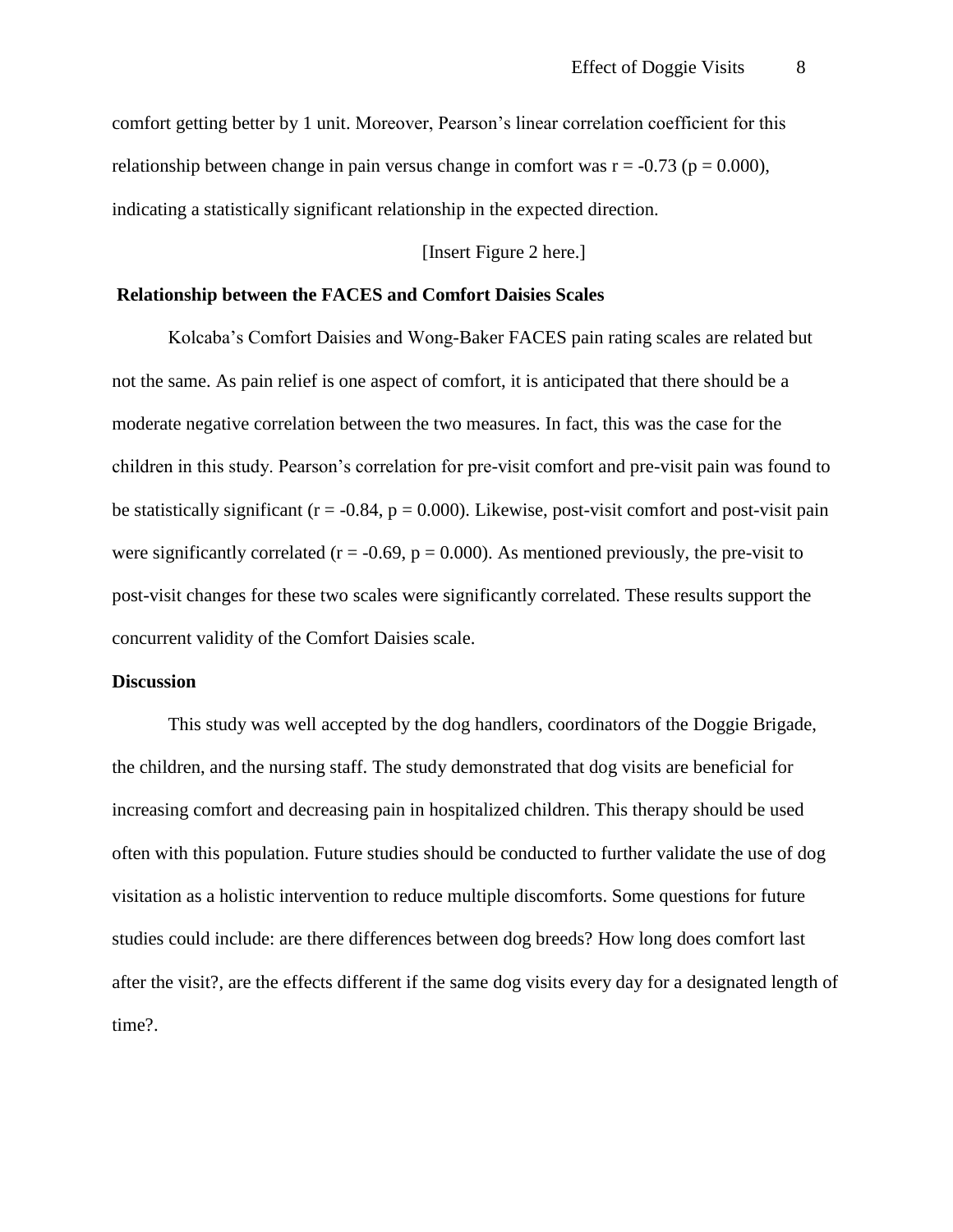This feasibility study provided concurrent validity for the Comfort Daisies. The children stated that they liked the comfort scale and readily responded to the daisies. Children reported higher comfort levels and lower pain levels after the therapeutic dog visit than before the visit, thus demonstrating that changes in comfort from baseline can be measured after a therapeutic intervention.

In most cases, the child's body language indicated that the child was soothed and relaxed by this interaction with the dog. These holistic positive changes were captured by the Comfort Daisies scale, whereas, they may be missed when a more narrow and negative indicator such as a measure of pain was used. According to Comfort Theory, decreased pain is only one aspect of comfort, because comfort is an umbrella term indicating the extent of a child's holistic and desirable state.

When Kolcaba's Comfort Daisies and Wong-Baker FACES pain scale were compared, it was found that they were related but not the same. As demonstrated in this study, comfort is an umbrella term which reveals more positive effects than pain relief alone. The Comfort Daisies also take into account homeostasis, social support, environmental ease, etc. The doggie visit is an example of a comfort intervention that has inter-related physical, pscyhospiritual, social, and environmental components.

We propose that the use of the Comfort Daisies is a holistic approach which facilitates assessment of the many discomforts of hospitalized children. This same instrument should then be used to document the response to comforting nursing interventions. We recommend that pediatric hospitals incorporate Comfort Daisies as a routine measure of the children's status. This would provide evidence for the effectiveness of nurses' comforting interventions when compared to baseline data. Moreover the use of the daisies is supported by Stephens, Barkey, and Hall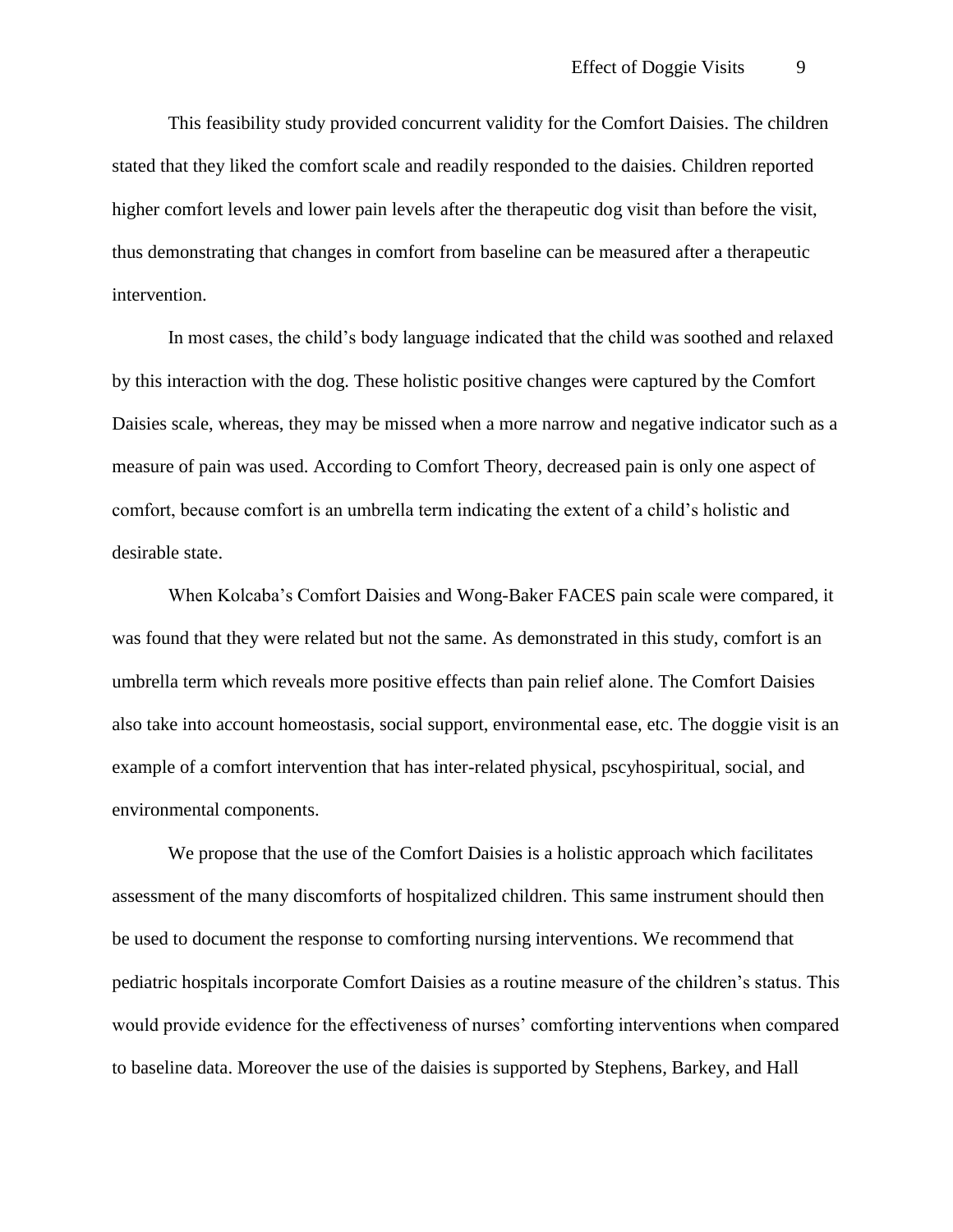(1999) who suggested that caregivers avoid using the word "pain" with children. This is congruent with Magvary's (2002) "turn-of-the-century" perspective for encouraging the assessment and facilitation of positive outcomes. It behooves nurses to intentionally address the comfort needs of patients and families because, theoretically, comfort facilitates healing (Kolcaba, 2003).

# **Study Limitations**

This was a feasibility study only. A key limitation was that there was no control group which did not receive visits from the Doggie Brigade. Another limitation was the lack of information collected about the subjects. More demographic information regarding diagnosis, medications administered, socioeconomic status, religion, social support, etc. should be collected in future studies to better assess the differences in discomforts of hospitalization for this population. While these differences are important to know when looking for covariates in data analysis, randomized assignments to treatment and control group would account for most of them. A third limitation is that the patients on the unit were mostly Caucasian. A more diverse sample should be collected in future studies to address cultural differences.

While the study demonstrated that the Comfort Daisies can be used by children ages 7- 12, this study was not a test of Comfort Theory. To test the theory, several periods of measurements collected pre-intervention and post-intervention would demonstrate whether or not doggie visits have a cumulative effect of increasing comfort. Kolcaba, et al [on line]) have demonstrated previously in their experiments that when comforting interventions are repeated over time, a linear trend for increased and sustained comfort results, compared to the same population who did not receive the comforting intervention.